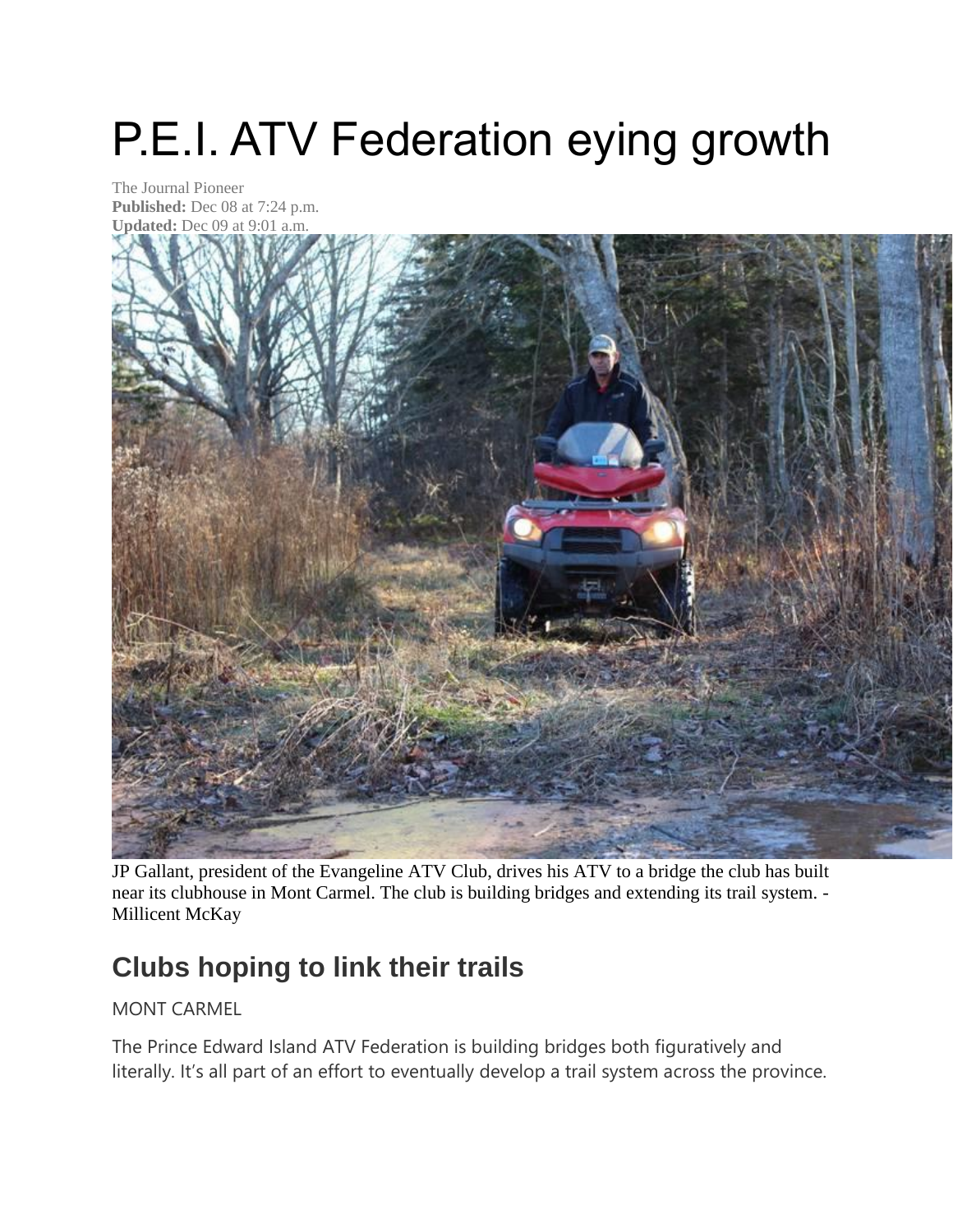Federation president Peter Mellish said both the federation and its member clubs have been meeting with landowners seeking to establish trails through woodland and farmers fields and have received widespread acceptance. "We've put up fences, we've put in ditches and put in culverts, and have been able to keep our ATV traffic to a designated area," he said in describing their progress.

Landowners, Mellish said, are happy when the machines stick to one established track.

With 50 kilometers of newly established year-round trail and approximately 150 kilometers of winter trails, the Evangeline ATV Club has the largest network of trails in P.E.I. Club president JP Gallant said they are hoping to continue to grow that network and have them eventually extend west to O'Leary and east to Sherbrooke, and subsequently link up with trails established by other clubs.

Federal funding through ACOA helped with the creation of a new loop which extends from Richmond to Enmore, down to Tyne Valley and back to Richmond.

"It was quite a task," Gallant said, involving meeting with landowners to obtain permission and then stepping off areas to determine the appropriate route. If they came across an impassable area, they'd have to change their course and meet with other landowners.

Barry Phillips, owner of Arlington-based West Country Farms estimates there are about three to four kilometers of trail though parts of his fields.

"I think it is every bit a positive sport as snowmobiling, except that it got off on a bad footing and hence they don't have anywhere to go," Phillips said. He said a lot of farmers and woodlot owners have granted trail access.

"It could make the sport viable," he suggested.

"There's quite a bit of traffic but no damage, really," he said. He's giving benefit of the doubt to the one errant track he discovered this year.

"They have signs up," Phillips noted. "I think 99 per cent or better are adhering to the rules."

He even established a bridge over a gully for the ATVs to cross.

"It kind of makes it a little bit scenic for them; they can drive down around and across this gully, down along the sides of the field."

Mellish said the federation has an open house planned for January in Pownal to see about establishing a new ATV club there, and they are hoping to set up meetings in other communities, too, suggesting having more clubs would make it easier to expand the network.